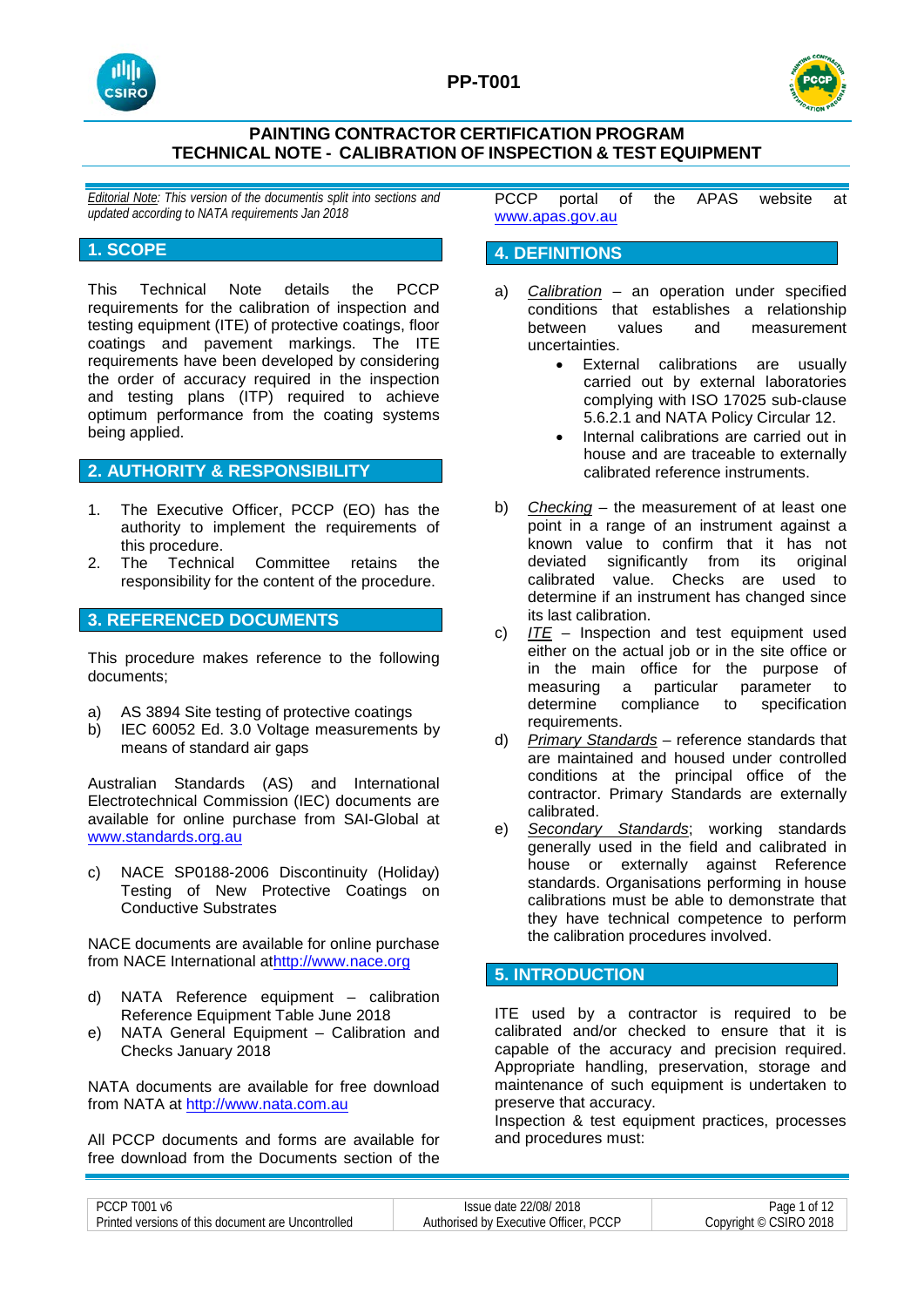



- a) Be documented to ensure requirements and practices are unambiguous and easily understood
- b) Describe how the calibration status of infrequently used equipment is ensured
- c) Establish calibration and/or checking intervals including "prior to use" where this is appropriate.
- d) Establish calibration and/or checking methods such as external or internal calibration or internal checking. ITE may be checked against Primary Standards certified to recognised standards. If no such recognised standard exists, the basis used for the calibration shall be documented.
- e) Establish acceptance criteria for internally calibrated or checked ITE.
- f) Ensure that all ITE is traceable back to records showing the calibration status at the time of use.
- g) Ensure comprehensive records of calibration, checking and maintenance activities are kept and available.
- h) All calibration certificates must be reviewed on arrival to check for errors/uncertainties and acknowledged and dated.

# **6. REQUIREMENTS**

# **6.1 Dry film thickness gauges**

- a) AS 3894.3 'Site testing of protective coatings Determination of dry film thickness' details the use and calibration of various instruments used for dry film thickness measurement. The contractor will be required to have a set of Primary Standards and a set of Secondary Standards.
- b) Primary (or Master) standards are small panels, each of uniform thickness, covering the appropriate range of film thickness to be measured. Primary (or Master) standards need to be kept secure and away from general access, and are only to be used by the calibrating officer when instrument checking is required.
- c) Secondary (or working) standards are usually supplied with the instrument on purchase. Because these secondary standards are used daily, they are subject to wear and tear and need to be checked regularly to ensure continued accuracy.

## **6.2 Thermometers**

- a) Contractors should have access to, or have<br>purchased. a calibrated reference purchased. thermometer with a calibration certificate. As a reference instrument it needs to be kept secure and away from general access, and is only to be used by the calibrating officer when instrument checking is required.
- b) The Reference Thermometer Liquid-in-glass will need to be recalibrated externally every 10 years.
- c) As externally or internally calibrated infrared surface temperature gauges are used daily, they subject to wear and tear and need to be checked regularly to ensure continued accuracy.

# **6.3 Humidity measurement**

- a) Calibration requirements are dependent on the type of instrument used. Required calibration frequencies are detailed in Tables 1, 2 and 3.
- b) If the whirling hygrometer is to be used, the calibration needs to be in conformance with Appendix B and the frequency of calibration shall be as per Tables 1, 2 and 3.
- c) If an electronic hygrometer is to be used, the calibration needs to be in conformance with Appendix B and the frequency of calibration shall be as per Table 1, 2 and 3.

# **6.4 Pinhole & holiday testing**

### *6.4.1 Low Voltage Wet Sponge Method*

The low voltage wet sponge holiday detector is used for testing for pinholes and holidays in nonconductive coatings of thickness up to 250µm. Calibration of these instruments is usually not necessary. If required, NACE SP-0188 describes a procedure. However, verification of proper operation should be carried out prior to use. This is done by touching the damp sponge to a section of bare metal to which the ground wire has been attached.

### *6.4.2 High Voltage Spark Tester*

High voltage spark testers are used to check for discontinuity in thick coatings above 150µm. The test method and calibration requirements are described in AS 3894.1. The voltage is checked using a special high voltage voltmeter (Crest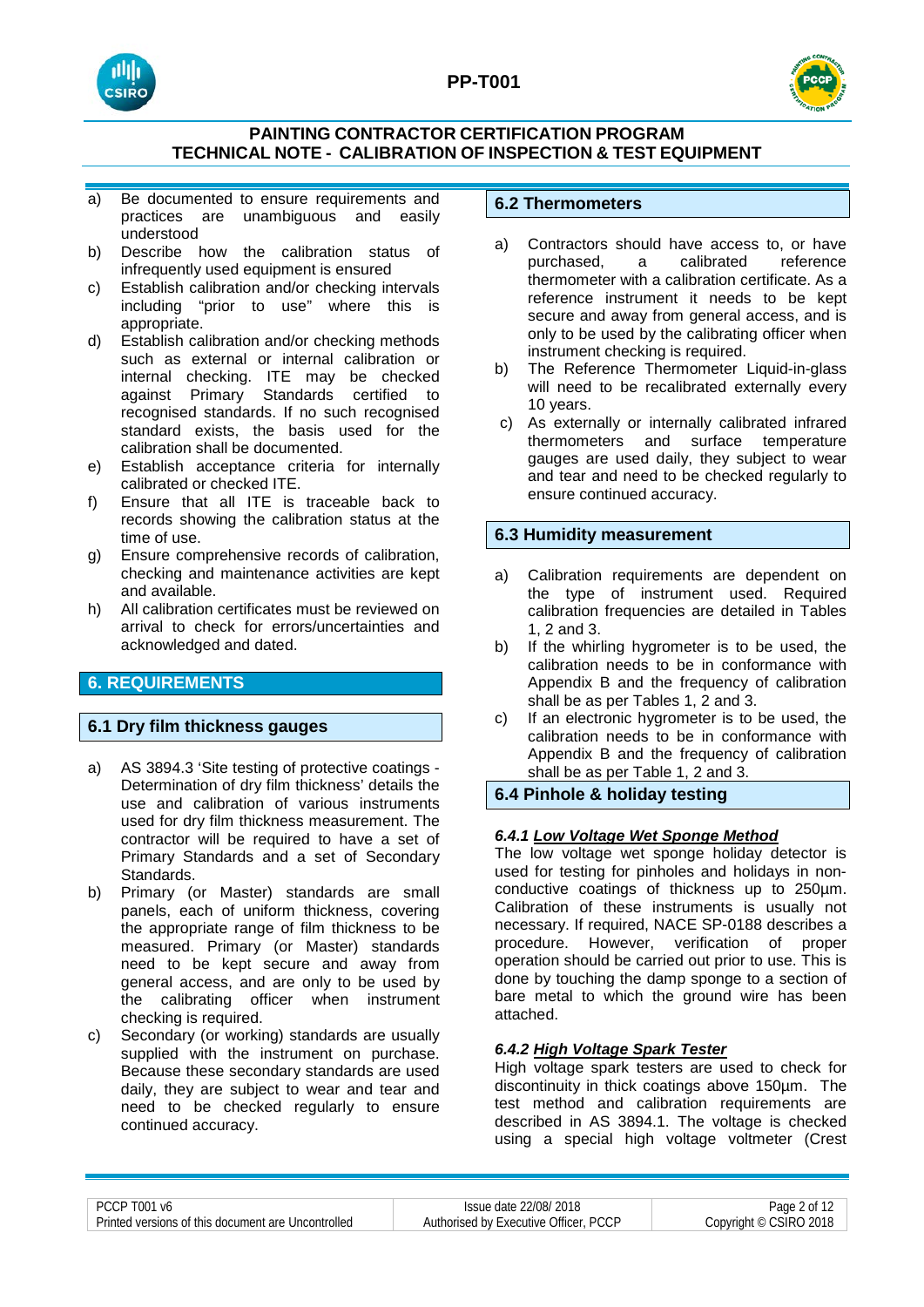



Meter) which has been calibrated within the last two years by a laboratory certified for that purpose.

## **6.5 Moisture meters**

Concrete floors must be sufficiently dry before the floor covering is installed. Excessive moisture can lead to problems such as adhesive degradation, delaminating floor coverings from the slab and within itself, condensation, blistering, movement, mould and overall deterioration of the covering.

Moisture tester are indicative only. They are usually checked by placing probe in water (not an electronic probe) to check that the reading is high.

# **7. CALIBRATION FREQUENCY**

The frequency and details of the calibration or checking are specified in Tables 1, 2 & 3.

# **8. ACKNOWLEDGMENT**

Referenced documents are acknowledged in Clause 3 of this document.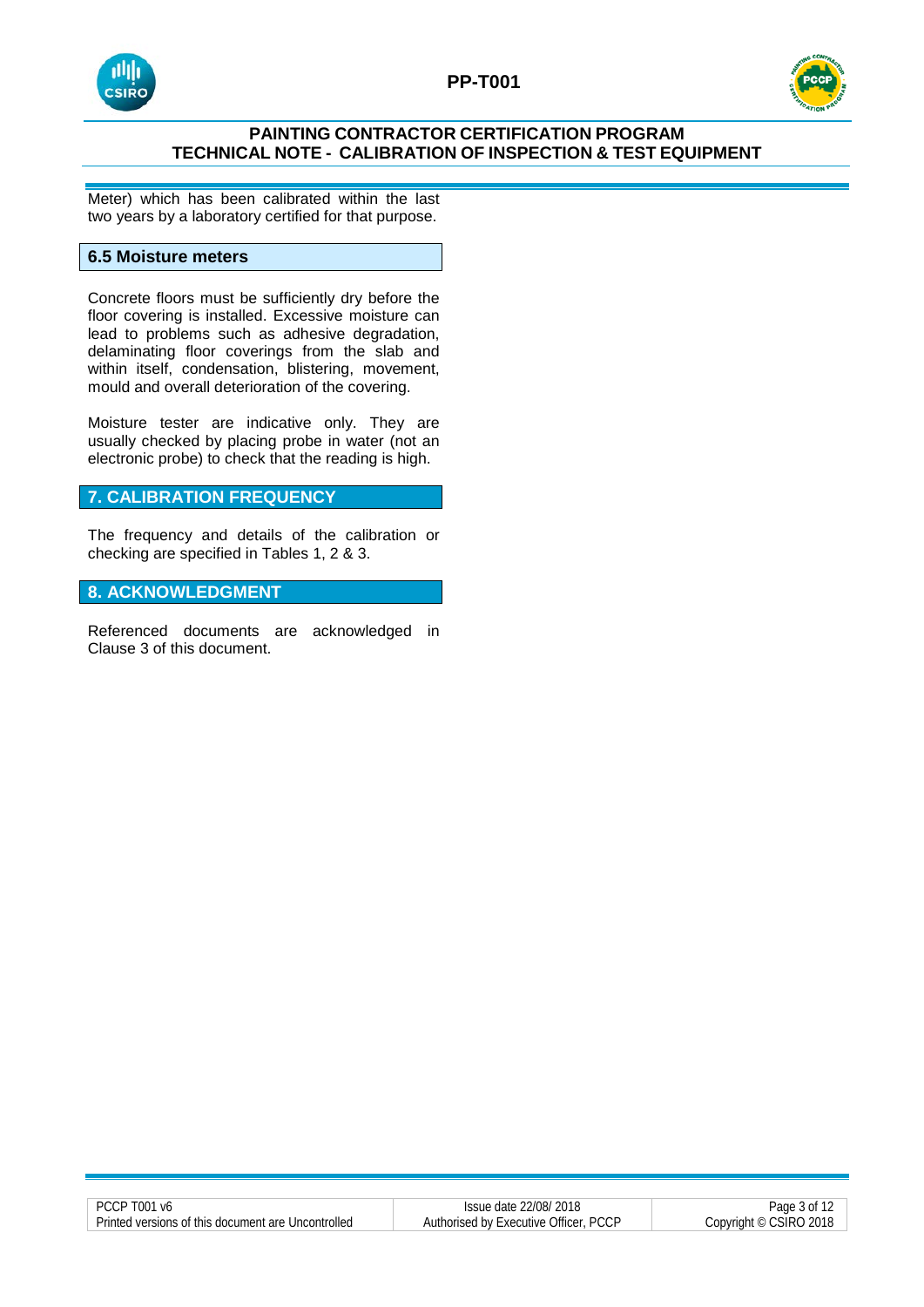



# **9. TABLE 1 – CALIBRATION & CHECKING REQUIREMENTS FOR PROTECTIVE COATINGS**

| <b>Instrument</b>                              | <b>Calibration and checking method</b>                                                                                                       | <b>Calibration</b><br><b>Intervals</b>               | <b>Checking intervals</b>                                                                                     |
|------------------------------------------------|----------------------------------------------------------------------------------------------------------------------------------------------|------------------------------------------------------|---------------------------------------------------------------------------------------------------------------|
| A. Dry Film Build measurement                  |                                                                                                                                              |                                                      |                                                                                                               |
| Reference gauge<br>blocks (Reference<br>shims) | External calibration with supplied<br>certificate.                                                                                           | 4 years (initial)<br>then<br>8 years<br>(subsequent) | N/A                                                                                                           |
| Working gauge blocks<br>(Working shims)        | Internal checking against the<br>Reference gauge blocks (reference<br>shims)                                                                 | N/A                                                  | Annually                                                                                                      |
| Electronic DFB gauge                           | Appendix A                                                                                                                                   | N/A                                                  | 1 year, against reference<br>shims and Prior to use,<br>against working shims.                                |
| Vernier callipers                              | External calibration with supplied<br>certificate.                                                                                           | 2 years                                              | Prior to use, zero point<br>check, correct closure of<br>jaws.                                                |
| High Voltage Spark<br>tester                   | External calibration with supplied<br>certificate.                                                                                           | 2 years                                              | On use. Touch the damp<br>sponge to a section of bare<br>metal to which the ground<br>wire has been attached. |
| <b>B. Humidity measurement</b>                 |                                                                                                                                              |                                                      |                                                                                                               |
| Reference sling<br>psychrometers               | External calibration with supplied<br>certificate.                                                                                           | 10 years                                             | Prior to use visual check that<br>the liquid column is<br>continuous.                                         |
| Working sling<br>psychrometers                 | Internal checking.<br>Refer to Appendix B for Calibration &<br><b>Checking Methods</b>                                                       | N/A                                                  | 6 months and prior to use<br>visual check that the liquid<br>column is continuous.                            |
| Working electronic<br>types                    | External calibration with supplied<br>certificate & internal checking.<br>Refer to Appendix B for Calibration &<br>Checking Methods.         | 1 year                                               | 6 months                                                                                                      |
| <b>C. Temperature measurement</b>              |                                                                                                                                              |                                                      |                                                                                                               |
| Reference thermometer<br>(Liquid-in-glass)     | External calibration with supplied<br>certificate.                                                                                           | 10 years                                             | Prior to use visual check that<br>the liquid column is<br>continuous                                          |
| Working thermometer<br>(Liquid-in-glass)       | Internal checking.<br>Refer to Appendix C for Calibration &<br><b>Checking Methods</b>                                                       | N/A                                                  | 6 months and<br>Prior to use visual check that<br>the liquid column is<br>continuous.                         |
| Working Infrared (IR)<br>thermometer           | Calibration external (with supplier<br>certificate) & internal checking.<br>Refer to Appendix C for Calibration &<br><b>Checking Methods</b> | 2 years                                              | 6 months                                                                                                      |
| Working surface (e.g.<br>magnetic) thermometer | Calibration external (with supplier<br>certificate) & internal checking.<br>Refer to Appendix C for Calibration &<br>Checking Methods.       | 2 years                                              | 6 months                                                                                                      |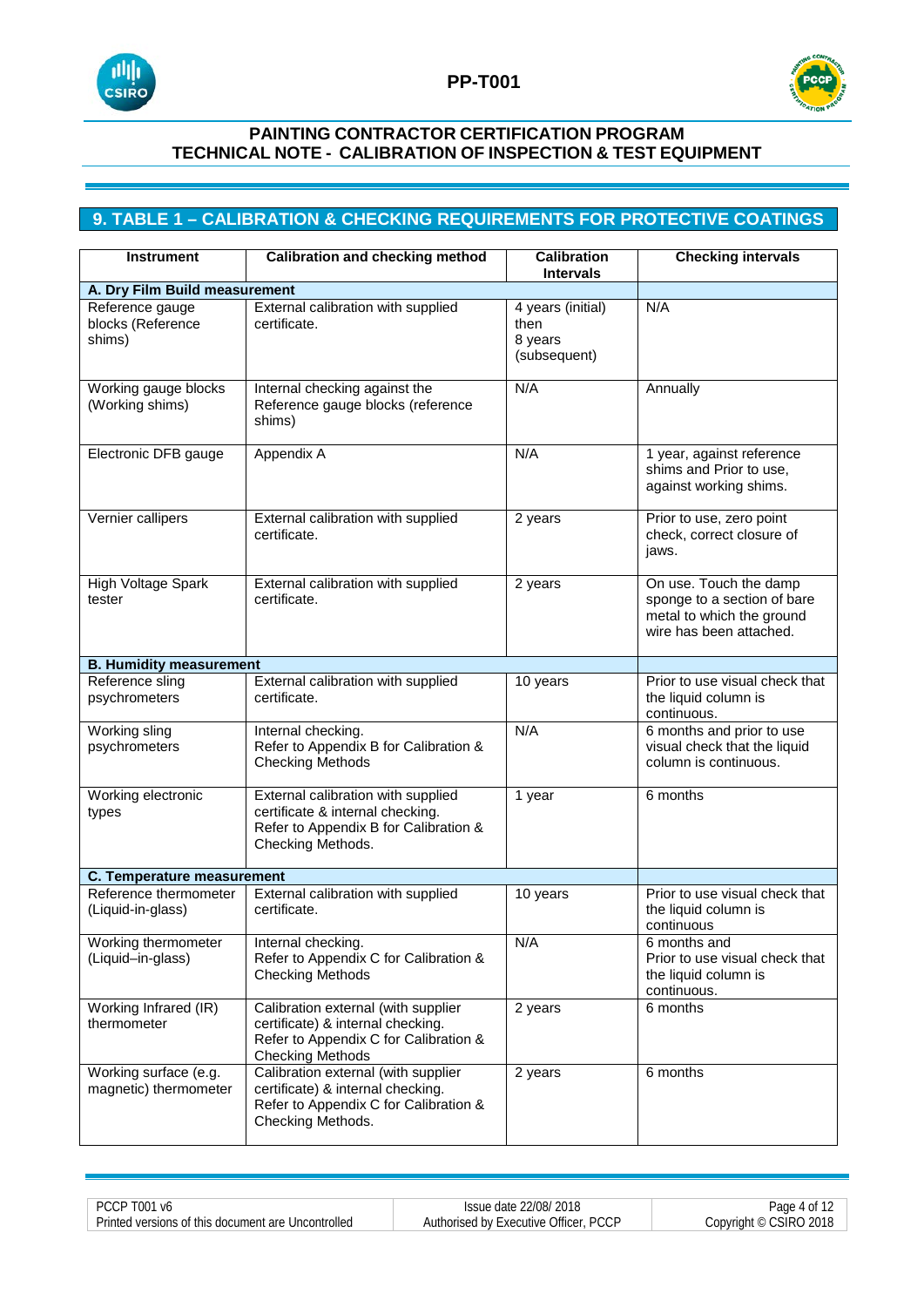



# **9. TABLE 2 – CALIBRATION & CHECKING REQUIREMENTS FOR PAVEMENT MARKINGS**

| <b>Instrument</b>                                                    | <b>Calibration and checking method</b>                                                                                                              | <b>Calibration</b><br><b>Interval</b> | <b>Checking interval</b>                                                                                                         |
|----------------------------------------------------------------------|-----------------------------------------------------------------------------------------------------------------------------------------------------|---------------------------------------|----------------------------------------------------------------------------------------------------------------------------------|
| A. Dry Film Build measurement                                        |                                                                                                                                                     |                                       |                                                                                                                                  |
| Wet Film Build Gauge                                                 | Visual for damage and cleanliness.                                                                                                                  | 6 months                              | Prior to use, visual check for<br>damage.                                                                                        |
| Vernier Callipers,<br>Micrometer                                     | Against secondary shims                                                                                                                             | 2 Year                                | Prior to use, zero point<br>check, correct closure of<br>jaws.                                                                   |
| Wet Film Build -using<br>Application (on board)<br>Computer read out | Internal calibration of the data inputs to<br>the application computer that are used<br>by the computer to calculate the Wet<br>Film Build readout. | 6 months                              | Regular checks (at least<br>monthly) reconciling the<br>quantity of pavement<br>marking applied quantity<br>material being used. |
| <b>B. Humidity measurement</b>                                       |                                                                                                                                                     |                                       |                                                                                                                                  |
| Reference sling<br>psychrometers                                     | External calibration with supplied<br>certificate.                                                                                                  | 10 years                              | Prior to use visual check that<br>the liquid column is<br>continuous.                                                            |
| Working sling<br>psychrometers                                       | Internal checking.<br>Refer to Appendix B for Calibration &<br><b>Checking Methods</b>                                                              | N/A                                   | 6 months and prior to use<br>visual check that the liquid<br>column is continuous.                                               |
| Working electronic<br>types                                          | External calibration with supplied<br>certificate & internal checking.<br>Refer to Appendix B for Calibration &<br>Checking Methods.                | 1 year                                | 6 months                                                                                                                         |
| C. Temperature measurement                                           |                                                                                                                                                     |                                       |                                                                                                                                  |
| Reference thermometer<br>(Liquid-in-glass)                           | External calibration with supplied<br>certificate.                                                                                                  | 10 years                              | Prior to use visual check that<br>the liquid column is<br>continuous                                                             |
| Working thermometer<br>(Liquid-in-glass)                             | Internal checking.<br>Refer to Appendix C for Calibration &<br><b>Checking Methods</b>                                                              | N/A                                   | 6 months and<br>Prior to use visual check that<br>the liquid column is<br>continuous.                                            |
| Working Infrared (IR)<br>thermometer                                 | Calibration external (with supplier<br>certificate) & internal checking.<br>Refer to Appendix C for Calibration &<br><b>Checking Methods</b>        | 2 years                               | 6 months                                                                                                                         |
| <b>Smart Phone</b>                                                   | Access nearest BOM site                                                                                                                             | N/A                                   | N/A                                                                                                                              |
| <b>D. Linear measurement</b>                                         |                                                                                                                                                     |                                       |                                                                                                                                  |
| <b>Rulers and Tapes</b>                                              | Visual for damage and cleanliness.                                                                                                                  | N/A                                   | Prior to use, visual check for<br>damage.                                                                                        |
| Surveyor's wheel                                                     | Visual for damage and cleanliness.<br>Calibration over 10 metre distance                                                                            | N/A                                   | Prior to use, visual check for<br>cleanliness and damage.                                                                        |
| <b>E. Time measurement</b>                                           |                                                                                                                                                     |                                       |                                                                                                                                  |
| Timing devices                                                       | Internal checking against telephone<br>speaking clock or GPS                                                                                        | N/A                                   | 6 months                                                                                                                         |
| F. Mass measurement                                                  |                                                                                                                                                     |                                       |                                                                                                                                  |
| <b>Balances</b>                                                      | External calibrated reference weight<br>close to maximum capacity of the scale                                                                      | 3 years                               | 12 months and Prior to use<br>zero point, tare check and,<br>visual check for damage.                                            |
| <b>G. Volume measurement</b>                                         |                                                                                                                                                     |                                       |                                                                                                                                  |
| <b>Graduated Container</b>                                           | Using known weights of water                                                                                                                        | 6 months                              | Prior to use, visual check                                                                                                       |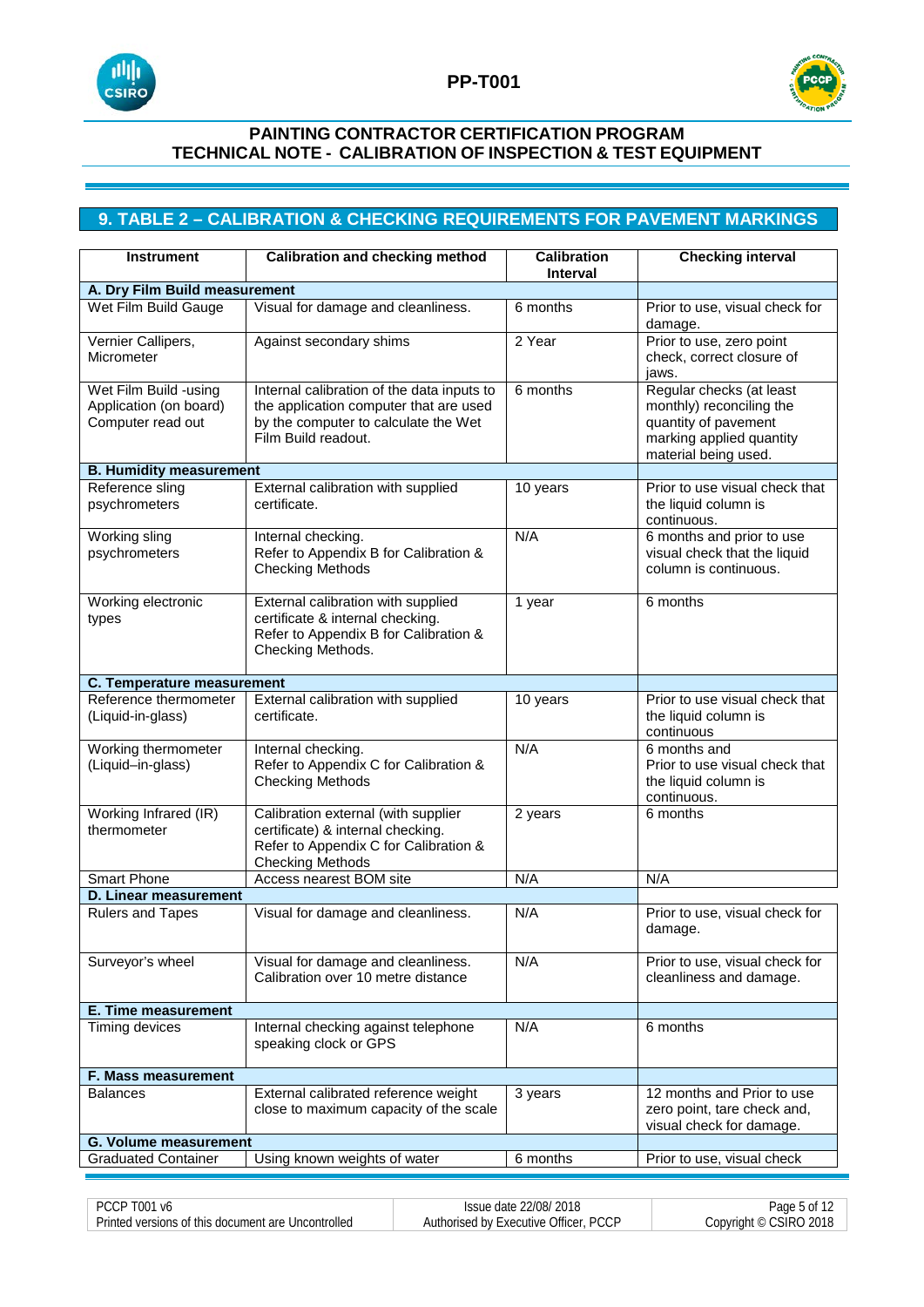



# **9. TABLE 3 – CALIBRATION & CHECKING REQUIREMENTS FOR FLOOR COATINGS**

| <b>Instrument</b>                        | <b>Calibration and checking method</b>                                                                                               | <b>Calibration</b><br><b>Intervals</b> | <b>Checking intervals</b>                                                             |
|------------------------------------------|--------------------------------------------------------------------------------------------------------------------------------------|----------------------------------------|---------------------------------------------------------------------------------------|
| A. Dry Film Build measurement            |                                                                                                                                      |                                        |                                                                                       |
| Wet Film Build Gauge                     | Visual for damage and cleanliness.                                                                                                   | 6 months                               | Prior to use, visual check for<br>damage.                                             |
| Vernier Callipers,<br>Micrometer         | Against secondary shims                                                                                                              | 2 Year                                 | Prior to use, visual check for<br>damage.                                             |
| Wet Film Build -using<br>calculations    | See Appendix D                                                                                                                       | N/A                                    | N/A                                                                                   |
| <b>B. Humidity measurement</b>           |                                                                                                                                      |                                        |                                                                                       |
| Reference sling<br>psychrometers         | External calibration with supplied<br>certificate.                                                                                   | 10 years                               | Prior to use visual check that<br>the liquid column is<br>continuous.                 |
| Working sling<br>psychrometers           | Internal checking.<br>Refer to Appendix B for Calibration &<br><b>Checking Methods</b>                                               | N/A                                    | 6 months and prior to use<br>visual check that the liquid<br>column is continuous.    |
| Working electronic<br>types              | External calibration with supplied<br>certificate & internal checking.<br>Refer to Appendix B for Calibration &<br>Checking Methods. | 1 year                                 | 6 months                                                                              |
| <b>Smart Phone</b>                       | Access nearest BOM site                                                                                                              | N/A                                    | N/A                                                                                   |
| C. Temperature measurement               |                                                                                                                                      |                                        |                                                                                       |
| Reference thermometer                    | External calibration with supplied<br>certificate.                                                                                   | 10 years                               | Prior to use visual check that<br>the liquid column is<br>continuous.                 |
| Working thermometer<br>(Liquid-in-glass) | Internal checking.<br>Refer to Appendix C for Calibration &<br><b>Checking Methods</b>                                               | N/A                                    | 6 months and<br>Prior to use visual check that<br>the liquid column is<br>continuous. |
| Working electronic (IR)<br>thermometer   | External or internal calibration.<br>Refer to Appendix C for Calibration &<br><b>Checking Methods</b>                                | 5 years                                | 6 months                                                                              |
| D. Linear measurement                    |                                                                                                                                      |                                        |                                                                                       |
| <b>Rulers and Tapes</b>                  | Visual for damage and cleanliness.                                                                                                   | N/A                                    | Prior to use, visual check for<br>damage                                              |
| Surveyor's wheel                         | Calibration over 10 metre distance                                                                                                   | 6 months                               | Prior to use, visual check for<br>cleanliness and damage.                             |
| F. Mass measurement                      |                                                                                                                                      |                                        |                                                                                       |
| <b>Digital Scale</b>                     | Using secondary 100 gram mass                                                                                                        | 3 years                                | 6 months and Prior to use<br>zero point, tare check and,<br>visual check for damage.  |
| F. Mass measurement                      |                                                                                                                                      |                                        |                                                                                       |
| <b>Graduated Container</b>               | Using known weights of water                                                                                                         | N/A                                    | Prior to use, visual check for<br>damage                                              |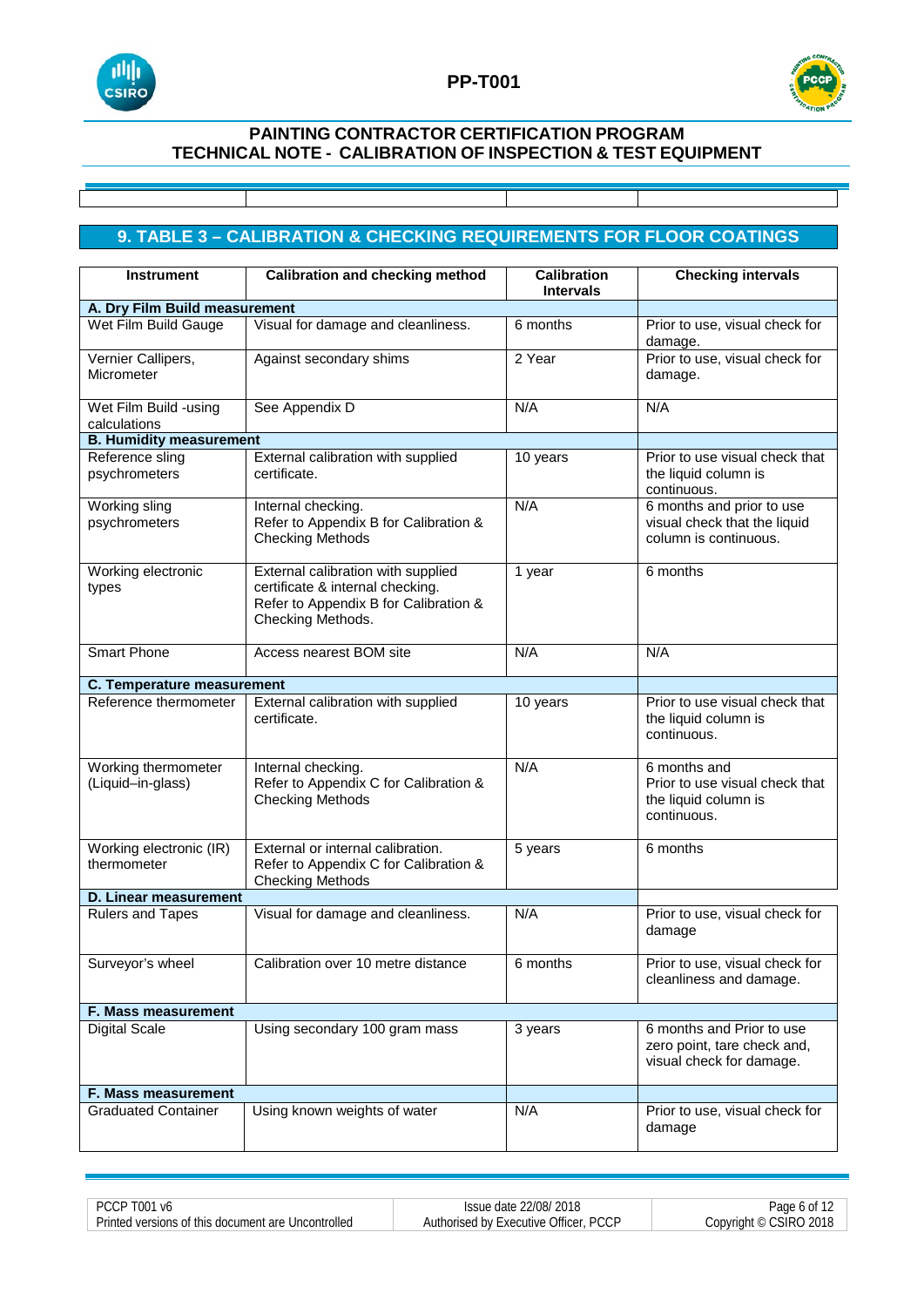



# **10. APPENDIX A – CHECKING METHOD FOR ELECTRONIC DRY FILM THICKNESS INSTRUMENTS & WORKING SHIMS**

# **10.1 Scope**

Appendix A prescribes a suitable method to be used for checking the accuracy of working gauge blocks (Working shims) and electronic dry film build (DFB) instruments. External calibration by an accredited laboratory is also acceptable; though not necessarily cost effective or timely.

# **10.2 Apparatus**

The following equipment is required to carry out the checking of the DFB instrument.

- a) Working gauge blocks (Working shims)
- b) Primary gauge blocks (Reference shims)

### **10.3 Process**

#### **A. Check of the electronic DFB instrument – prior to use;**

a) Prior to using the electronic DFB instrument, an initial check needs to be undertaken to the manufacturer's working instructions. Checking shall include a zero check and a check against at least one Working shim. Refer to Clause 10.4 for Acceptance Criteria.

#### **B. Check of the electronic DFB instrument – Annual;**

- a) Condition the Reference shims, working shims and the electronic DFB instrument in a room<sup>1</sup> for 15 minutes. The Reference shims, working shims and the electronic DFB instrument are to be placed next to (but not touching) each other in a location that is not in the direct path of air flow.
- b) Zero the instrument using its designated probe.
- c) Take one reading on the first Reference shims. Record the reading.
- d) Take one reading on the corresponding working shim. Record the reading.
- e) Calculate the difference in readings in microns & percent using the formula: 100 (T1-T2)/T1

Where T1= thickness of Reference shim and T2= thickness of Working shim.

- f) Repeat steps c) to e) for each of the shims
- g) Refer to Clause 10.4 for Acceptance Criteria.

*Note 1:* The room where equipment checking is to be done can be any room inside a building where constant temperature can be maintained.

#### **10.4 Acceptance Criteria**

a) Acceptance criteria can be set by the organisation; but criteria greater than ±5% of the gauge block's stated thickness may need to be technically justified to PCCP.

### **10.5 Actions on non-Acceptance**

a) Where an instrument or its shims fail to fall within the organisation's acceptance limits, the Manager responsible for technical matters shall be informed of the outlier check result and a decision on actions to be taken shall be made.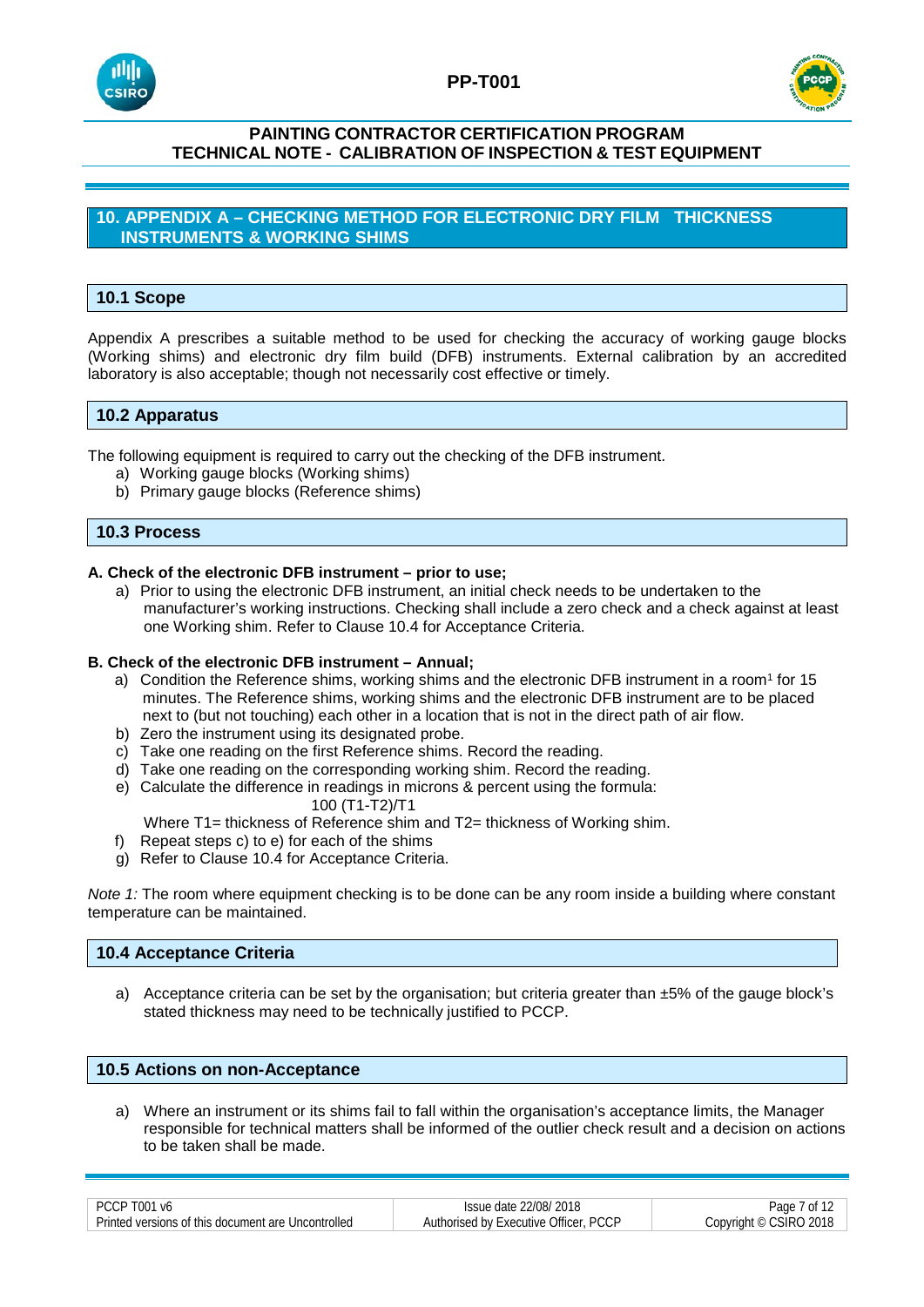





- b) Such decisions may include concessional acceptance (where the outlier results are minor deviations), purchase of new shims or instrument.
- c) Where new shims are purchased, retirement of the reference shims to working shims is allowed if the newly purchased shims are certified.

# **11 APPENDIX B – CHECKING METHOD FOR HUMIDITY INSTRUMENTS**

# **11.1 Scope**

Appendix B prescribes suitable methods for checking the accuracy of working sling psychrometers and working electronic hygrometers. External calibration by an accredited laboratory is also acceptable; though not necessarily cost effective or timely.

# **11.2 Apparatus**

The following apparatus or equipment is required:

- a) A reference thermometer
- b) A sling psychrometer
- c) A dew point chart

# **11.3 Process**

### **A. Check of the working sling psychrometer;**

The Sling psychrometer consists of two liquid in glass thermometers. These thermometers are checked as if they were working liquid-in-glass thermometers. This is done using the checking method outlined in Clause 12.3 of Appendix C. "Checking the working liquid-in-glass thermometer". The Sling pyschrometer does not need to be dismantled as the thermometers can be immersed in the water. The criteria for acceptance for a Sling psychrometer are as follows:

Compare the temperature readings of the sling psychrometer's thermometers against the reference thermometer at room temperature

The thermometers in the sling psychrometers must be within  $\pm 1^{\circ}$ C of the reference thermometer and within  $\pm$  0.5 $^{\circ}$ C of one another, this applies to both the ice point test and the one point temperature check.

#### **B. Check of the working digital/electronic hygrometer**

- a) Condition the reference sling psychrometer (with wick wet) and digital/electronic hygrometer a room<sup>1</sup> free of drafts for 15 minutes.
- b) Use the reference psychrometer to determine and record the % Relative Humidity.
- c) Read and record the %Relative Humidity displayed on the digital/electronic hygrometer
- d) Whirl the sling psychrometer in the room for 3 minutes. From the Dew Point Chart, determine the relative humidity.
- e) Compare the relative humidity result determined by the Sling psychrometer to that displayed by the digital/electronic hygrometer.
- f) Refer to Clause 11.4 for the Acceptance Criteria.

## **11.4 Acceptance Criteria**

a) Acceptance criteria can be set by the organisation; but criteria greater  $\pm$  5% RH variance between the working and reference hygrometers may need to be technically justified to PCCP.

| PCCP T001<br>Μf                                    | Issue date 22/08/2018                 | Page 8 of              |
|----------------------------------------------------|---------------------------------------|------------------------|
| Printed versions of this document are Uncontrolled | Authorised by Executive Officer, PCCP | Copyright © CSIRO 2018 |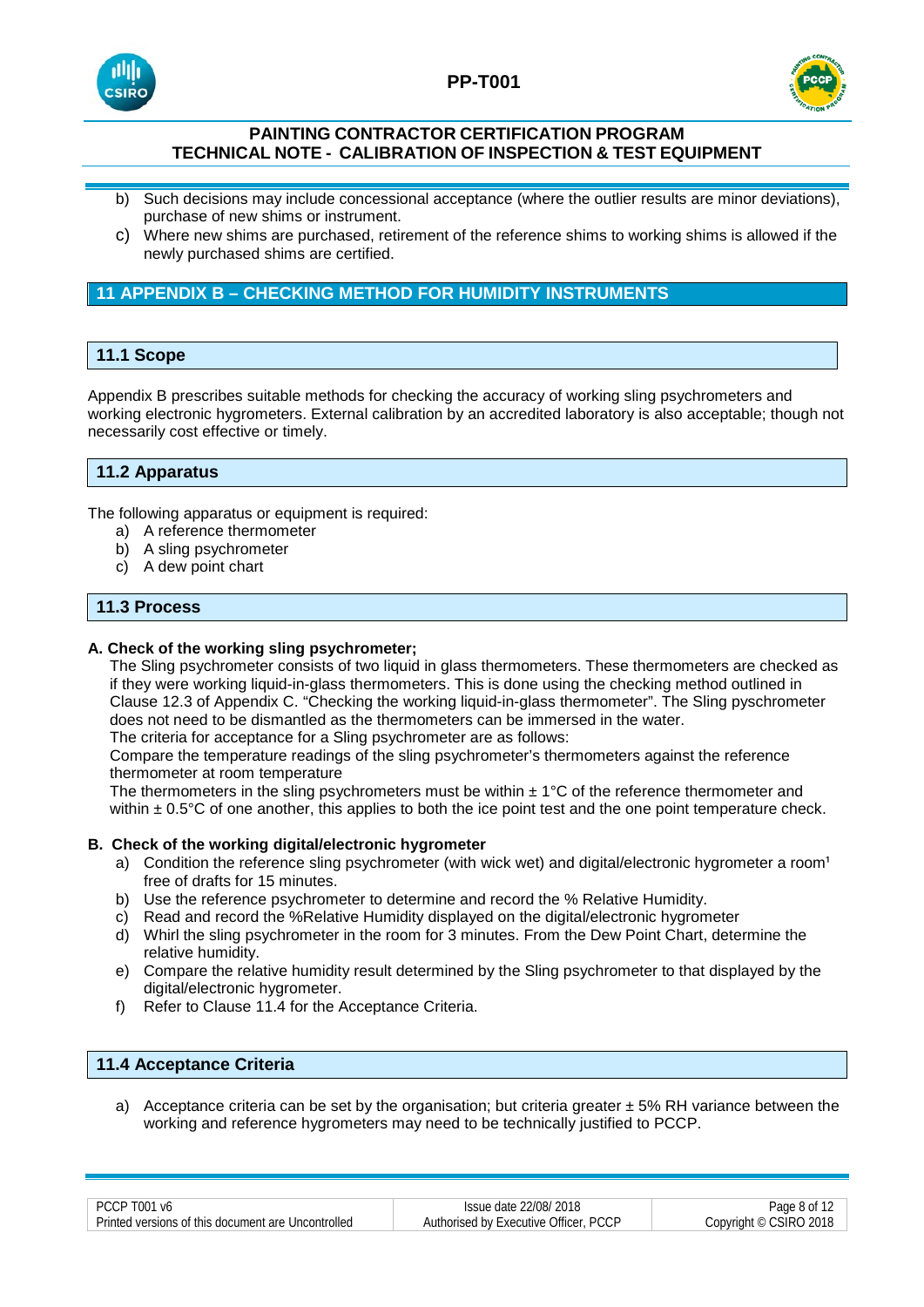





# **11.5 Actions on non-Acceptance**

- a) Where an instrument fails to fall within the organisation's acceptance criteria, the Manager responsible for technical matters shall be informed of the outlier check result and a decision on actions to be taken shall be made.
- b) Such decisions may include concessional acceptance (where the outlier results are minor deviations), or the purchase of new equipment.

# **12. APPENDIX C – CHECKING METHOD FOR THERMOMETERS**

# **12.1 Scope**

Appendix C prescribes suitable methods for calibrating and checking the accuracy of working Thermometers used for air or surface temperature measurement.

External calibration by an accredited laboratory is also acceptable; though not necessarily cost effective or timely.

### **12.2 Apparatus**

The following apparatus is required:

- a) Reference thermometer for calibrating the working thermometer.
- b) An insulated plastic container, coffee cup size approximately 11cm high and 7 cm in diameter.
- c) An in calibration working thermometer for calibrating the infrared thermometer.
- d) Distilled water.
- e) Ice made from distilled water.
- f) A weathered steel plate; of minimum dimensions 100 mm. x 100 mm. x 4mm.

# **12.3 Process**

#### **A. Checking the working liquid-in-glass thermometer**

#### **Visual Inspection**

Inspect both the Reference and working thermometers for cleanliness. The thermometers must be clean and dry, any contamination can affect the checking results especially the ice point. Check the liquid columns are continuous (the liquid must be continuous for the thermometer to measure the correct temperature). **Ice Point Check**

The ice point check is a quick and convenient way to spot check the accuracy of a liquid-in-glass thermometer. The ice point test is a good test method to monitor any problems with a liquid in glass thermometer. The temperature of the distilled ice is  $0.00^{\circ}C \pm 0.01^{\circ}C$ .

- a) Fill the container about a quarter with cold distilled water and then add crushed ice made from distilled water to fill the container. Mix and allow to mixture stand for 5 minutes.
- b) Immerse the Reference and Working thermometers in the container making sure that they do not make contact with each other or the wall or bottom of the container. After 5 minutes check and record the thermometer readings.
- c) The ice point reading of both thermometers must be within  $\pm 1^{\circ}$ C of 0°C. If not repeat the check. If the working thermometer still does not meet this criteria it should be replaced.

### **One Point Temperature Check**

The working thermometer is checked at a temperature that is commonly used, say at 20  $\degree$ C to 30  $\degree$ C for a working thermometer used to measure ambient temperatures.

a) Fill the container with water at the checking temperature (20  $\degree$ C to 30  $\degree$ C) and immerse both

| PCCP T001 v6                                         | Issue date 22/08/2018                 | Page 9 of 12           |
|------------------------------------------------------|---------------------------------------|------------------------|
| - Printed versions of this document are Uncontrolled | Authorised by Executive Officer, PCCP | Copyright © CSIRO 2018 |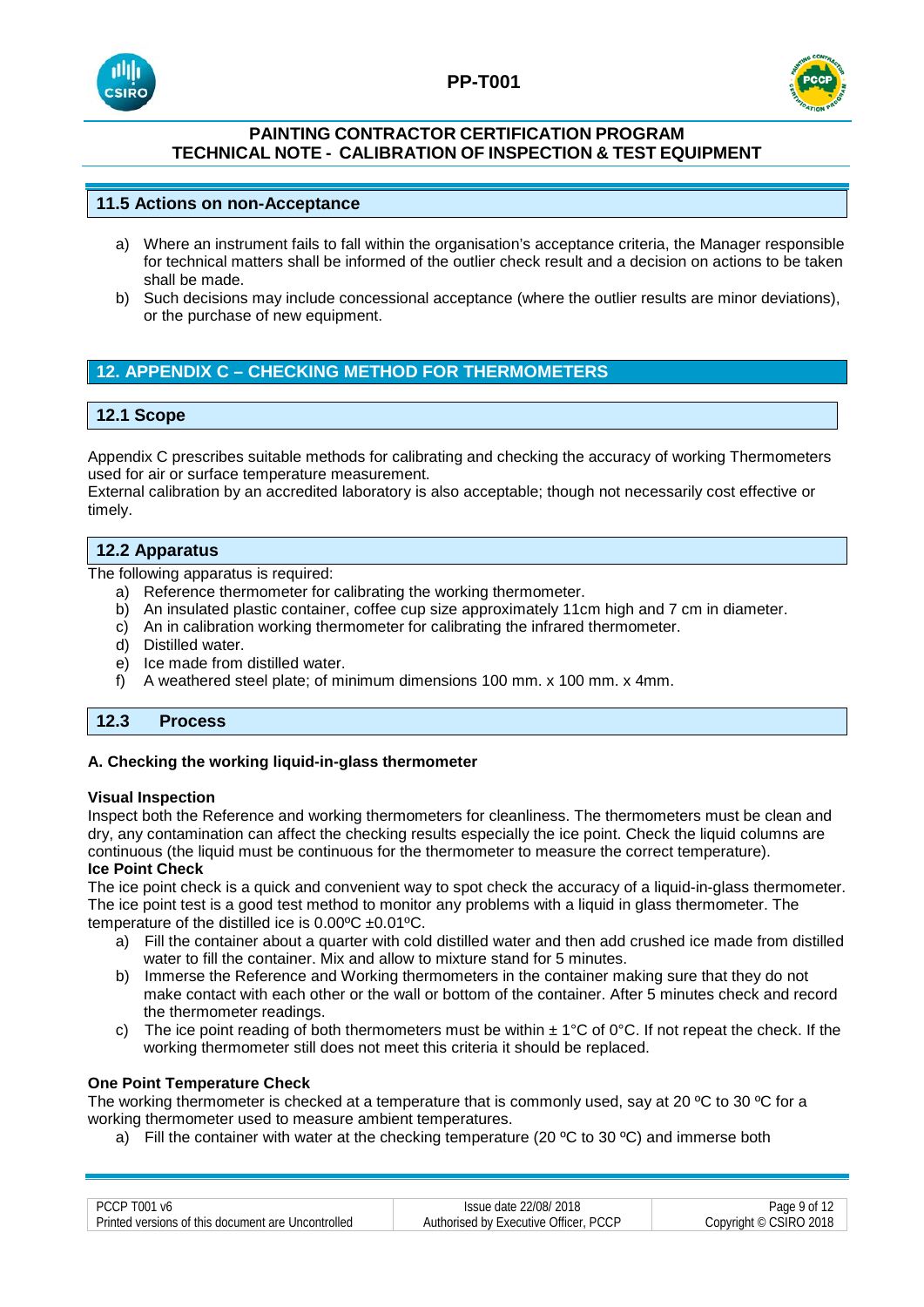





- b) Immerse the Reference and Working thermometers in the container making sure that they do not make contact with each other or the wall or bottom of the container. After 5 minutes check and record the thermometer readings.
- c) The reading of both thermometers must be within  $\pm$  1°C of each other

# **B. Check of the working Infra-Red thermometer**

- **a)** Place the reference or working thermometer on the piece of steel in a room free of drafts and have the Infrared thermometer in the same room and leave them to stabilize for 30 minutes
- b) Record the reading on the reference or working thermometer.
- c) Use the infrared thermometer to take three readings on the steel block near to the bulb of the reference or working thermometer and record the readings. Calculate and record the average reading.
- d) Calculate the difference between the reading on the reference or working thermometer and the average of the infrared thermometer readings.
- e) The reading of both thermometers must be within  $\pm 2^{\circ}$ C of each other.

# **C. Check of the working Magnetic surface thermometer**

- a) Place the Reference or Working thermometer and the magnetic surface thermometer on the piece of steel in a room free of drafts and leave them to stabilise for 30 minutes
- b) After 30 minutes record the readings on the two thermometers.
- **c)** The reading of both thermometers must be within ± 2°C of each other**.**

# **12.4 Acceptance criteria**

a) Acceptance criteria unless specified in the checking method can be set by the organisation; but criteria greater than  $\pm 2^{\circ}$ C variance between the working and reference thermometers may need to be technically justified to PCCP.

# **12.5 Actions on non-acceptance**

- a) Where an instrument fails to fall within the organisation's acceptance limits, the Manager responsible for technical matters shall be informed of the outlier check result and a decision on actions to be taken shall be made.
- b) Such decisions may include concessional acceptance (where the outlier results are minor deviations), or the purchase of new equipment.

# **13. APPENDIX D – CALCULATING QUANTITY OF MATERIAL FOR FLOOR APPLICATION**

# **13.1 Scope**

Appendix D prescribes suitable methods to achieve optimum in service performance from a floor coating manufacturers Data Sheets that specify how the floor coating should be applied to achieve this optimum performance.

## **13.2 Process**

One of the most important items specified is the Application (Spreading) Rate or the Film Build. Applying and achieving to the correct Film Build is not only important for maximising the in service performance of the floor coating but also insures that dollars are not wasted in applying an excess amount of coating.

| DCT<br>чи.<br>Vf                                   | ופחולי<br>: date                                |                                 |
|----------------------------------------------------|-------------------------------------------------|---------------------------------|
| Printed versions of this document are Uncontrolled | <b>PCCP</b><br>Authorised by Executive Officer. | SIRO 2018<br>.opvright<br>. (C) |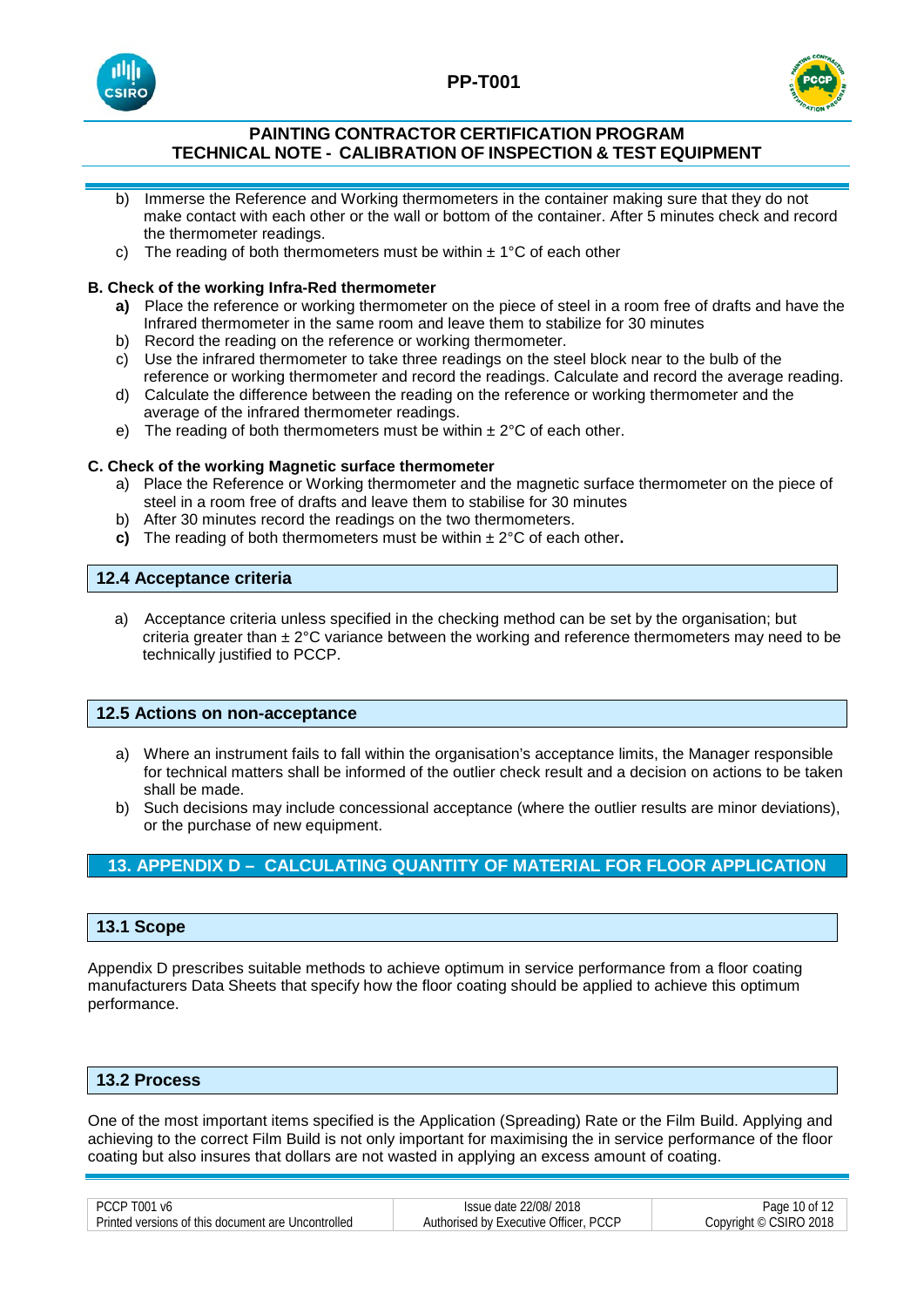





The following procedure can be used to determine the quantity of a floor coating required to uniformly cover a measured area of a smooth floor surface at a specified Application Rate or Film Build. Allowances have to be made when the floor surface being coated is textured, porous or has surface imperfections. Any wastage or losses during application process must also be considered.

# **13.3 Equipment required**

A Data Sheet from the manufacturing of the floor coating recommending or specifying the Application Rate or Film Build or an ITP or Specification from the client.

A tape measure and calculator, or a laser measuring device is used to measure the dimensions of the floor and to calculate the area.

# **13.4 METHODS**

# **METHOD NUMBER 1**

#### **USING THE SPECIFIED APPLICATION (or SPREADING) RATE**

This method is used where the floor coatings manufacturer recommends or specifies a rate of application in either Square Metres per Litre or Square Metres per Kilogram.

Measure the dimensions of the floor to be coated and calculate the surface area in Square Metres. Determine the spreading rate specified or recommended in the floor coating manufacturers Data Sheet.

Use the following formulas to calculate the Quantity of surface coating required to uniformly coat the measured floor area at the specified application rate.

#### **Calculation where the application rate is specified in Square Metres per Litre**

Quantity in Litres = \_\_\_\_\_\_\_\_Floor Area in Square Metres Application Rate in Square Metres per Litre

### **Calculation where the application rate is specified in Square Metre per Kilograms**

Quantity in Kilograms = \_\_\_\_\_\_\_\_\_Floor Area in Square Metres\_\_\_\_\_\_\_\_\_ Application Rate in Square Metres per Kilogram

#### **METHOD NUMBER 2**

#### **USING THE SPECIFIED WET OR DRY FILM BUILD**

This method is used where the floor coatings manufacturer recommends or specifies the WET or DRY Film Build.

Measure the dimensions of the floor to be coated and calculate the surface area in square metres. Determine Wet or Dry Film Build specified or recommended in the floor coating manufacturers Data Sheet. The film thicknesses used in the calculations below are in mm. **Note:** Where the Film thickness is quoted in microns or μm it must be first converted to mm before using the formulas below. One mm equals 1000 microns. A micron is also known as a micrometre (one millionth of a metre) and is represented by the symbol μm.

Then use the following formulas to calculate the Quantity of floor coating required to uniformly coat the measured surface area at the specified application rate.

| PCCP T001 v6                                       | Issue date 22/08/2018                 | 11 of 12<br>Page 1     |
|----------------------------------------------------|---------------------------------------|------------------------|
| Printed versions of this document are Uncontrolled | Authorised by Executive Officer, PCCP | Copyright © CSIRO 2018 |